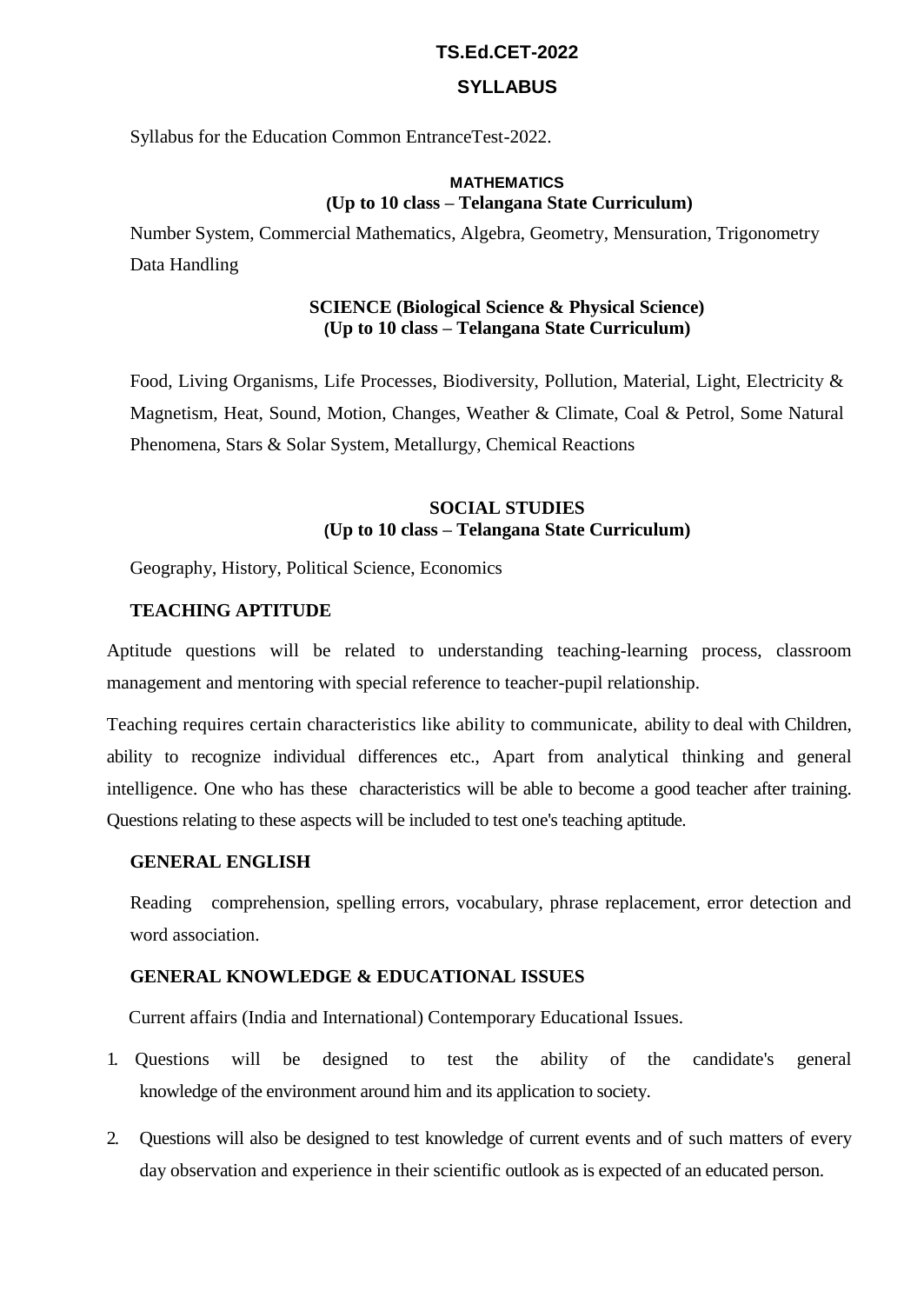3. The test will also include questions relating to India and its neighbouring Countries especially pertaining to History, Culture, Geography, Ecology, Economics, General Policy and Scientific Research.

# **COMPUTER AWARENESS**

Computer - Internet, Memory, Networking and Fundamentals of Computers Antivirus.